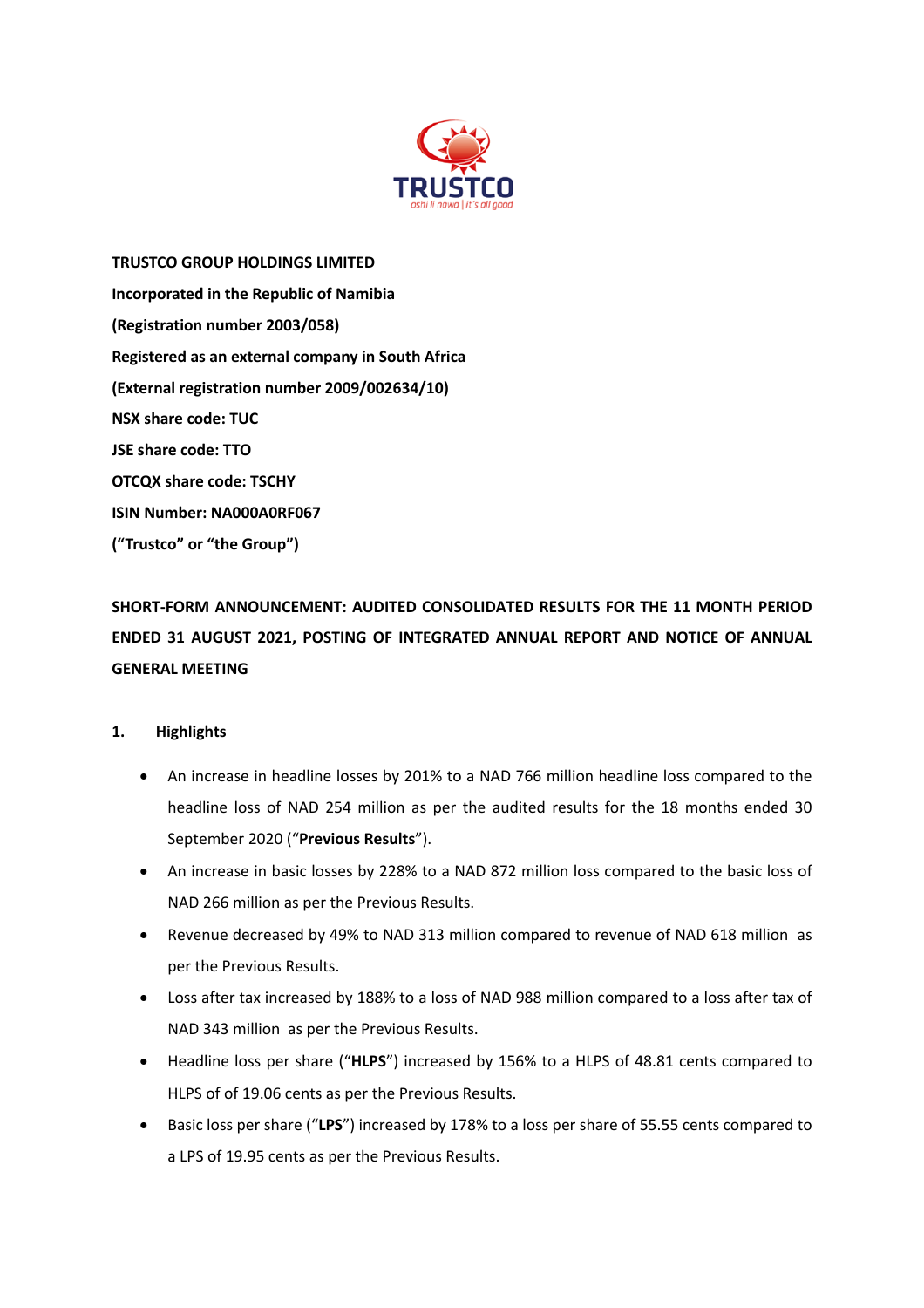• No dividends have been declared for the 11 months ended 31 August 2021 which is unchanged from the dividends declared as per the Previous Results.

## **2. Audited results**

The annual financial statements for the 11 months ended 31 August 2021 ("**Audited Results**") were audited by Nexia SAB&T ("**JSE Accredited Auditors**"), who expressed an unmodified audit opinion, containing an Emphasis of Matter paragraph related to the JSE Limited proactive monitoring process and the litigation with Helios Oryx Limited both of which are summarized below:

#### • **JSE Limited Pro-Active Monitoring Process**

Attention is drawn to the proactive monitoring process and the instruction received by the JSE Limited to restate the annual financial statements for the period ended 31 March 2019 and unaudited interim results for the six month ended 30 September 2019, as well as management's steps taken with regard to the instruction. Shareholders are referred to the announcement published on SENS on 31 January 2022, confirming that Trustco filed its review application.

#### • **Helios Oryx Limited Litigation**

Attention is drawn to the ongoing litigation against Helios Oryx Limited relating to the facility agreement entered into between the parties amounting to NAD332 million as at 31 August 2021, as well as the security provided against the facility and a counterclaim against Helios in favor of Trustco, both in the United Kingdom and in Namibia.

In this regard, the Company wishes to inform shareholders that the integrated annual report, the full auditors report, inclusive of key audit matters in respect of the Audited Results are available on the Company's website at https://www.tgh.na/investors/results-centre/ and have been published at https://senspdf.jse.co.za/documents/2022/jse/isse/tto/Aud2021.pdf

#### **3. Posting of Integrated annual Report**

Trustco shareholders ("**Shareholders**") are advised that the Company's integrated annual report, incorporating the audited consolidated annual financial statements for the 11-month period ended 31 August 2021 and the notice of the annual general meeting ("**AGM**") of the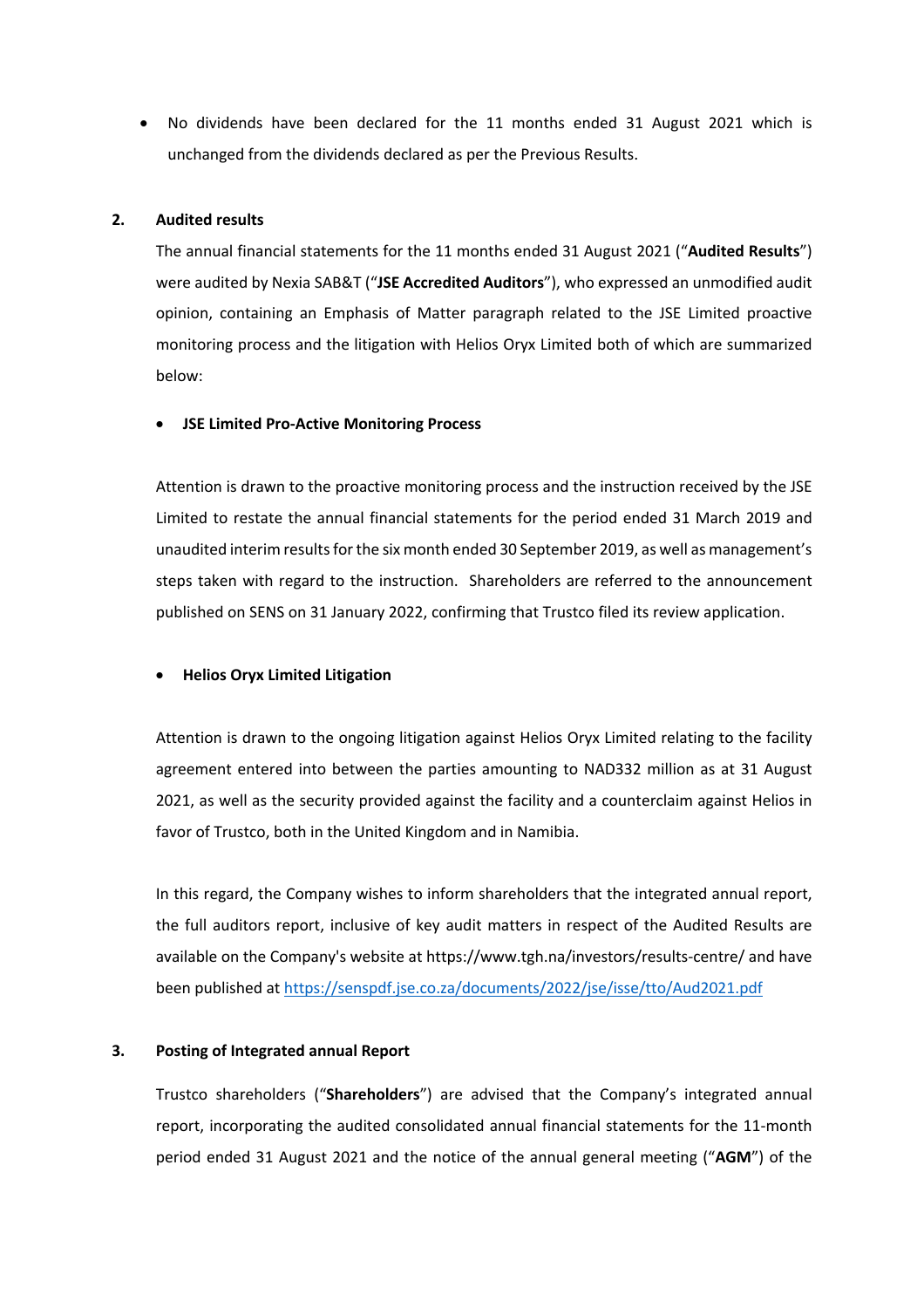Company has been distributed to shareholders today 31 January 2022 to all shareholders recorded in either the South African or Namibian register on Friday, 21 January 2022.

## **4. Notice of Annual General Meeting**

Notice is hereby given that the AGM of Shareholders of the Company in respect of the 11 months ended 31 August 2021 will be held at Trustco House, 2 Keller Street, Windhoek and conducted by way of and will be accessible to shareholders through electronic communication on Thursday 17 March 2022 at 12h00.

A shareholder, representative, or proxy for a shareholder who wishes to participate in the AGM via electronic communication ("Participants"), should apply in writing to the group's company secretary, by posting the application incorporated in the integrated annual report or send such application via email to komada@tgh.na at least seven (7) business days prior to the AGM to arrange for shareholder (or representative or proxy) to provide reasonable satisfactory identification to the transfer secretaries with details on how to access the AGM by means of electronic participation.

The record date for the purposes of determining which Shareholders of the Company are entitled to participate in and vote at the AGM is Friday, 11 March 2022. Accordingly, the last day to trade Trustco shares in order to be recorded in either the South African or Namibian register to be entitled to vote at the AGM will be Tuesday, 8 March 2022.

Proxy forms for Namibian shareholders should be lodged with the Namibian transfer secretary being Namibia Transfer Secretaries (Pty) Ltd at 4 Robert Mugabe Avenue Windhoek Namibia or posted to Po Box 2401 Windhoek Namibia.

Proxy forms for South African shareholders should be lodged with the South African transfer secretary being Computershare Investor Services (Pty) Ltd at Rosebank Towers 15 Biermann Ave Rosebank, South Africa or posted to Po Box 61051 Marshalltown 2107 South Africa.

Proxy forms must be received by either the Namibian Transfer Secretary or the South African Transfer Secretary no later than 12h00 on Tuesday, 15 March 2022 provided that any form of proxy not delivered to either the transfer secretary by this time may be handed to the chairman